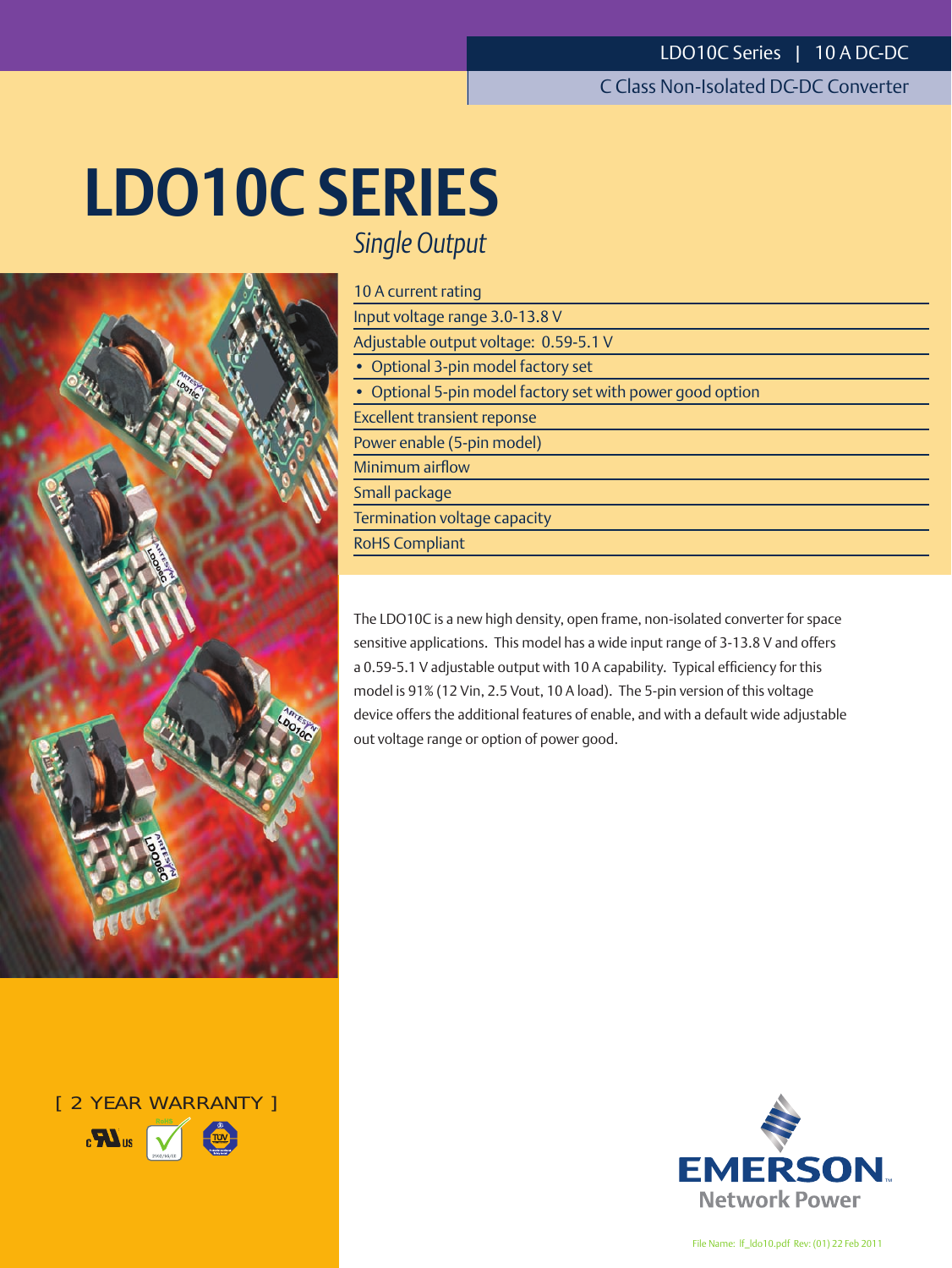# C Class Non-Isolated DC-DC Converter

*Stresses in excess of the maximum ratings can cause permanent damage to the device. Operation of the device is not implied at these or any other conditions in excess of those given in the specification. Exposure to absolute maximum ratings can adversely affect device reliability.*

## **Absolute Maximum Ratings**

| Characteristic             | Symbol                   | Min   | Typ | Max        | <b>Units</b> | <b>Notes and Conditions</b>                                                   |
|----------------------------|--------------------------|-------|-----|------------|--------------|-------------------------------------------------------------------------------|
| Input voltage - continuous | $V_{\text{in}}$ (cont)   | 3.0   |     | 13.8       | Vdc          | $Vin(+) - Vin(-)$                                                             |
| Enable                     | $V_{En}$ (max            |       |     | 3.3<br>5.0 | V            | When $V$ in $< 5 V$<br>When $V$ in $>$ 5 V                                    |
| Pgood Voltage              | V <sub>Pgood</sub> (max) |       |     | 3.3<br>5.0 | V<br>٧       | When $V$ in $< 5 V$<br>When $V$ in $>$ 5 V                                    |
| Operating temperature      | 1 <sub>OP</sub>          | $-40$ |     | 85         | °С           | Measured at thermal reference<br>points, See Note 1. See Derat-<br>ing curves |
| Storage temperature        | <sup>1</sup> storage     | $-40$ |     | 125        | $^{\circ}$ C |                                                                               |
| Output current             | $I_{\text{out}}$ (max)   |       |     | 10         | A            |                                                                               |

*All specifications are typical at nominal input Vin =5 V and 12 V, full load under any resistive load combination at 25* ˚C, unless otherwise stated.

| <b>Input Characteristics</b> |                   |     |     |      |              |                                                                                |
|------------------------------|-------------------|-----|-----|------|--------------|--------------------------------------------------------------------------------|
| Characteristic               | Symbol            | Min | Typ | Max  | <b>Units</b> | Notes and Conditions                                                           |
| Input voltage - operating    | $V_{\text{in}}$   | 3.0 |     | 13.8 | Vdc          |                                                                                |
| Input current - no load      | lin               |     | 80  |      | mA           | Vin (min) - Vin (max), enabled                                                 |
| Input current - quiescent    | $\ln(\text{off})$ |     | 10  |      | mA           | Converter disabled                                                             |
| Input voltage variation      | dv/dt             |     | 1.0 |      | V/ms         | Product was tested at<br>1.2 V/ms. Much higher dv/dt is<br>possible (>10 V/ms) |

| <b>Turn On/Off</b>                                               |                                           |     |     |            |              |                                                                                                                                                                                             |
|------------------------------------------------------------------|-------------------------------------------|-----|-----|------------|--------------|---------------------------------------------------------------------------------------------------------------------------------------------------------------------------------------------|
| Characteristic                                                   | Symbol                                    | Min | Typ | <b>Max</b> | <b>Units</b> | <b>Notes and Conditions</b>                                                                                                                                                                 |
| Input voltage - turn on                                          | $V_{\text{in}}$ (on)                      |     | 2.8 |            | Vdc          | See App Note 186 to adjust this<br>point                                                                                                                                                    |
| Input voltage - turn off                                         | $V_{\text{in}}$ (off)                     |     | 2.5 |            | Vdc          |                                                                                                                                                                                             |
| Turn on delay - enabled,<br>then power applied                   | <sup>T</sup> delay<br>(power)             |     | 2   | 3          | ms           | With the Remote ON/OFF<br>signal asserted, this is the time<br>from when the input voltage<br>reaches the minimum specified<br>operating voltage until V <sub>OUT</sub> is<br>in regulation |
| Turn on delay - power<br>applied, then Remote ON/OFF<br>asserted | <sup>T</sup> delav<br>(Remote ON/<br>OFF) |     | 2   | 3          | ms           | $V_{in} = V_{in (on)}$ , then Remote ON/<br>OFF asserted. This is the time<br>taken until $V_{\text{out}}$ is in regulation                                                                 |
| Rise time                                                        | Trise                                     |     | 1.3 | 2          | ms           | from 10% to 90%; full resistive<br>load, 0 µF capacitance                                                                                                                                   |

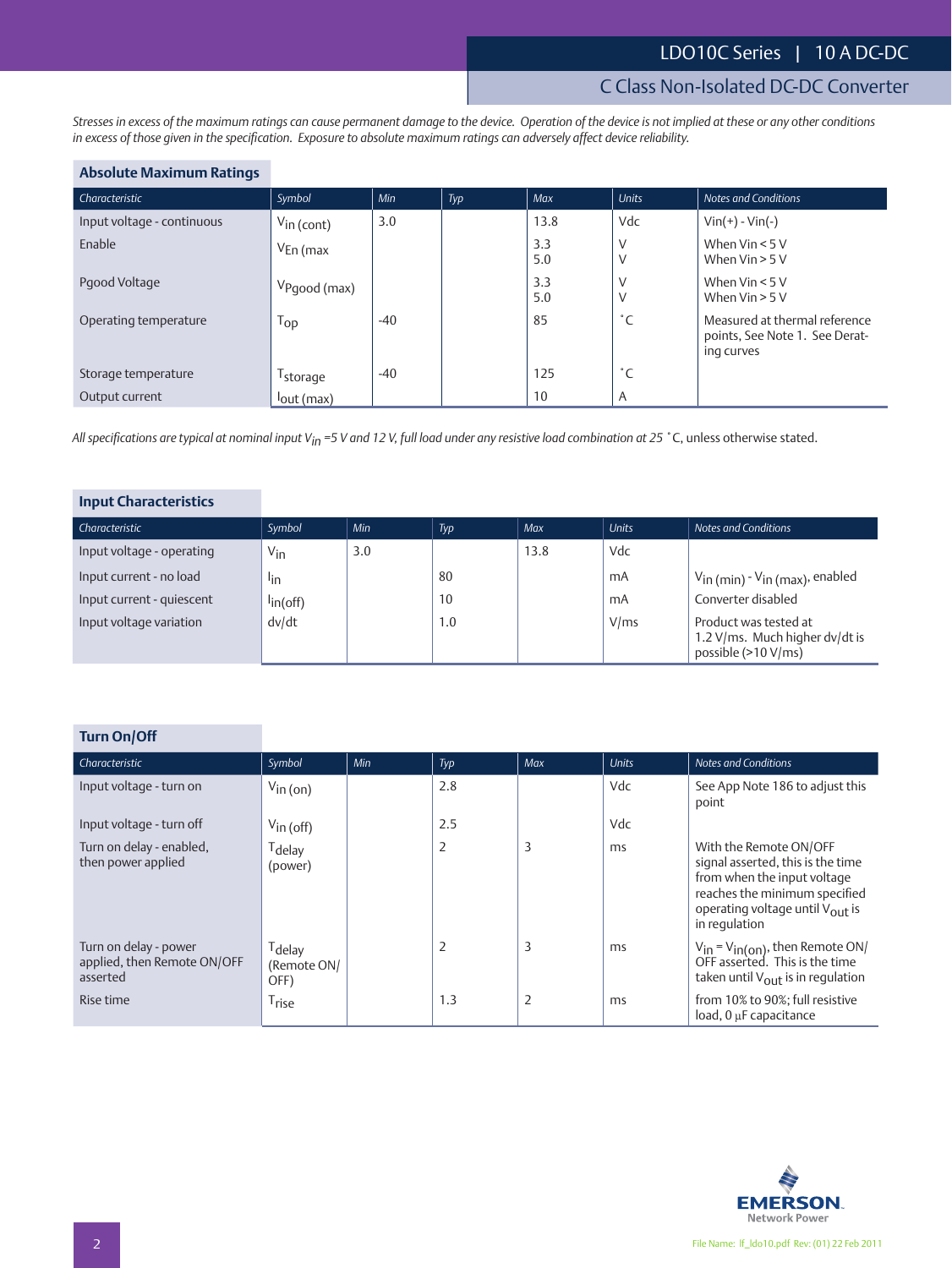# C Class Non-Isolated DC-DC Converter

## **Signal Electrical Interface**

| Characteristic - Signal Name                             | Symbol                | Min  | Typ                 | Max   | <b>Units</b> | <b>Notes and Conditions</b>                                                                |
|----------------------------------------------------------|-----------------------|------|---------------------|-------|--------------|--------------------------------------------------------------------------------------------|
| Remote ON/OFF                                            |                       |      |                     |       |              | See Application Note 186                                                                   |
| Control pin open circuit<br>voltage<br>3.3V<br>5V<br>12V | V <sub>ih</sub>       |      | 0.61<br>0.92<br>2.2 |       | Vdc          | $I_{\text{ih}}$ = 0 µA; open circuit voltage<br>See Notes 2 and 3                          |
| High level input current                                 | lih                   |      | 1                   |       | μA           | Current flowing into control pin<br>when pin is pulled high (max. at<br>$V_{\rm ih} = 5 V$ |
| High level input voltage                                 | V <sub>ih</sub>       | .502 |                     |       | Vdc          | Converter quaranteed on when<br>control pin is greater than Vih<br>(min)                   |
| Low level input voltage                                  | $V_{\parallel}$       |      |                     | 0.202 | Vdc          | Converter quaranteed off when<br>control pin is less than $V_{\text{il}}$ (max)            |
| Low level input current<br>3.3V<br>5V<br>12V             | <sup>l</sup> il (max) |      | 110<br>166<br>398   |       | μA           | $V_{il} = 0$ Vdc                                                                           |

## **Reliability and Service Life**

| Characteristic            | Symbol      | Min       | Typ | Max | <b>Units</b> | Notes and Conditions                                                                                                                       |
|---------------------------|-------------|-----------|-----|-----|--------------|--------------------------------------------------------------------------------------------------------------------------------------------|
| Mean time between failure | <b>MTBF</b> |           |     |     | Hours        | MIL-HDBK-217F<br>$V$ in = V <sub>in</sub> (nom); <sup>1</sup> out = <sup>1</sup> out<br>(max); ambient 25 °C;<br>ground benign environment |
| Mean time between failure | <b>MTBF</b> | 8,220,210 |     |     | <b>Hours</b> | Telcordia SR-332<br>Issue 2, ground benign,<br>ambient 40 °C, $V_{in} = V_{in}$ (nom)-<br>$I_{\text{out}} = I_{\text{out}}$ (max)          |

## **Other Specifications**

| Characteristic      | Svmbol    | Min | Typ         | Max | <b>Units</b> | Notes and Conditions |
|---------------------|-----------|-----|-------------|-----|--------------|----------------------|
| Switching frequency | <b>SW</b> |     | 620         |     | kHz          | Fixed frequency      |
| Weight              |           |     | 1.899/0.067 |     | $q$ /oz.     |                      |

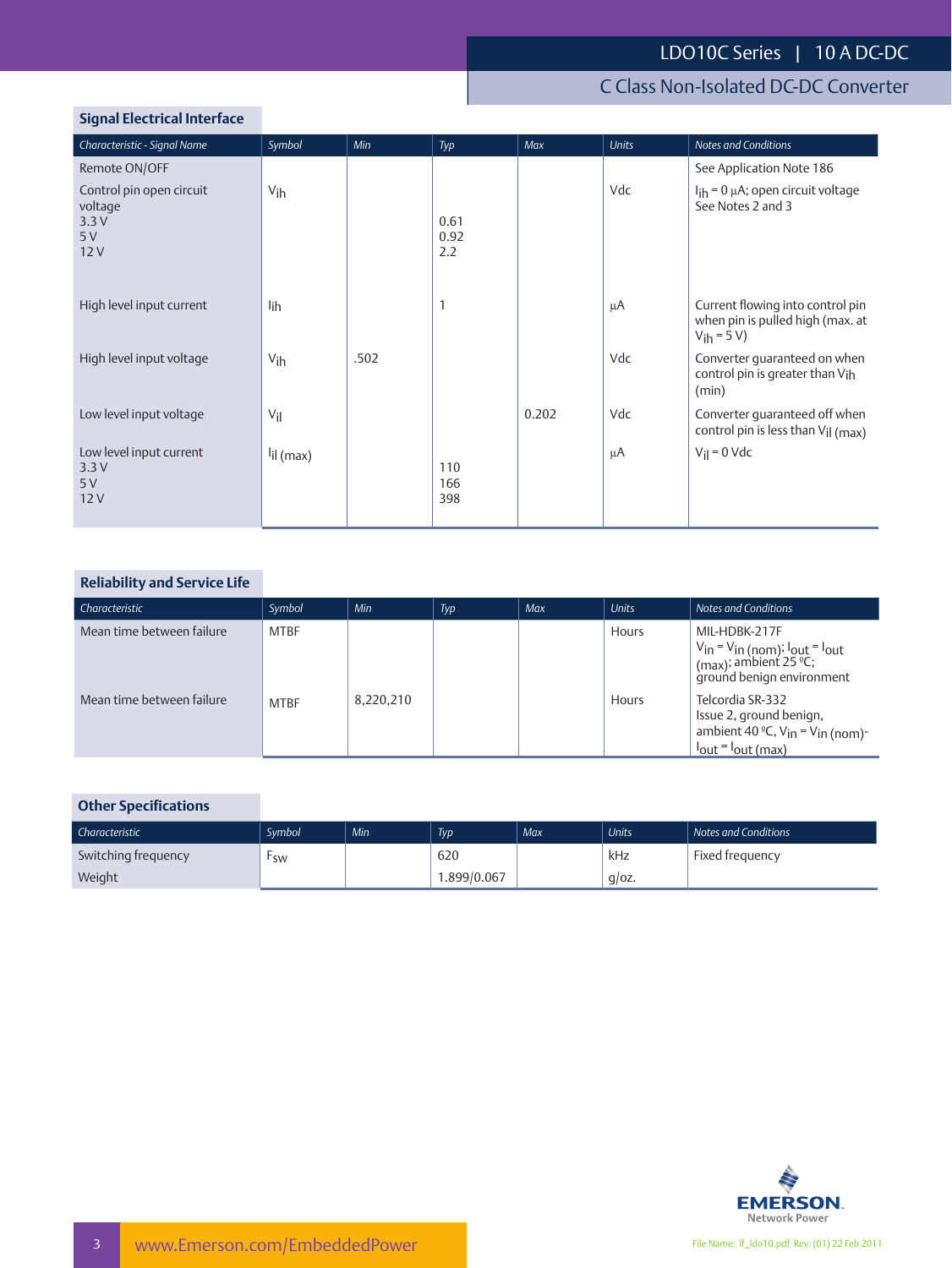# C Class Non-Isolated DC-DC Converter

## **Environmental Specifications**

| Type                                                               | Parameter                                                                       | Reference | <b>Test Level</b> | <b>Notes and Conditions</b>                                                                                    |
|--------------------------------------------------------------------|---------------------------------------------------------------------------------|-----------|-------------------|----------------------------------------------------------------------------------------------------------------|
| Air temperature operating<br>Air temperature non-operating         | $-40$ $^{\circ}$ C to 85 $^{\circ}$ C<br>$-40$ $^{\circ}$ C to 125 $^{\circ}$ C |           |                   | Max. rate of change is 30 degrees<br>per hour while operating and 20 de-<br>grees per hour while non-operating |
| Relative humidity - operating<br>Relative humidity - non-operating | 80%<br>100%                                                                     |           |                   | With non-condensing<br>Excluding rain during parts ship-<br>ment                                               |
| Vibration - operating                                              |                                                                                 |           |                   | Sinusoidal vibration, 0.5 G (0 to<br>peak) acceleration.                                                       |
| Vibration - non-operating                                          |                                                                                 |           |                   | Sinusoidal vibration, 1.0 G (0 to<br>peak)                                                                     |
| Shock                                                              | Accerlation                                                                     |           |                   |                                                                                                                |
| Non-operating square wave                                          |                                                                                 |           |                   | 40 G, square wave at 200 in/s (508<br>cm/s); on all six sides                                                  |
| Non-operating half sine                                            |                                                                                 |           |                   | Half sine pulse for 70 in/s (178<br>$cm/s$ ) for 2 ms; on all sides except<br>top                              |
| Operating half sine                                                |                                                                                 |           |                   | Half sine pulse for 40 in/s (102<br>cm/s) for 2 ms; on all sides except<br>top                                 |

## **Safety Agency Approvals**

| Characteristic             |                    |
|----------------------------|--------------------|
| UL/cUL                     | <b>UL/cUL60950</b> |
| <b>TÜV Product Service</b> | IEC 60950          |

## **Material Ratings**

| Characteristic Signal Name | Notes and Conditions |
|----------------------------|----------------------|
| Flammability rating        | UL94V-0              |
| Material type              | FR4 PCB              |

#### **Model Numbers**

| Model              | <b>Input</b>   | <b>Output</b>  | <b>Output Current</b> | Efficiency   | Max. Load  |
|--------------------|----------------|----------------|-----------------------|--------------|------------|
| Number             | Voltage        | Voltage        | (Max.)                | at Full Load | Regulation |
| LDO10C-005W05-SXI* | $3.0 - 13.8$ V | $0.59 - 5.1 V$ | 10A                   | 92%          | ±0.5%      |
| LDO10C-005W05-HXI* | $3.0 - 13.8$ V | $0.59 - 5.1 V$ | 10 A                  | 92%          | ±0.5%      |
| LDO10C-005W05-VXI* | $3.0 - 13.8$ V | $0.59 - 5.1 V$ | 10 A                  | 92%          | ±0.5%      |

X = Custom Option

## **RoHS Compliance Ordering Information**



The 'J' at the end of the part number indicates that the part is Pb-free (RoHS 6/6 compliant). TSE RoHS 5/6 (non PB-free) compliant versions may be available on special request, please contact your local sales representative for details.



 $\overline{\phantom{a}}$  $\overline{\phantom{a}}$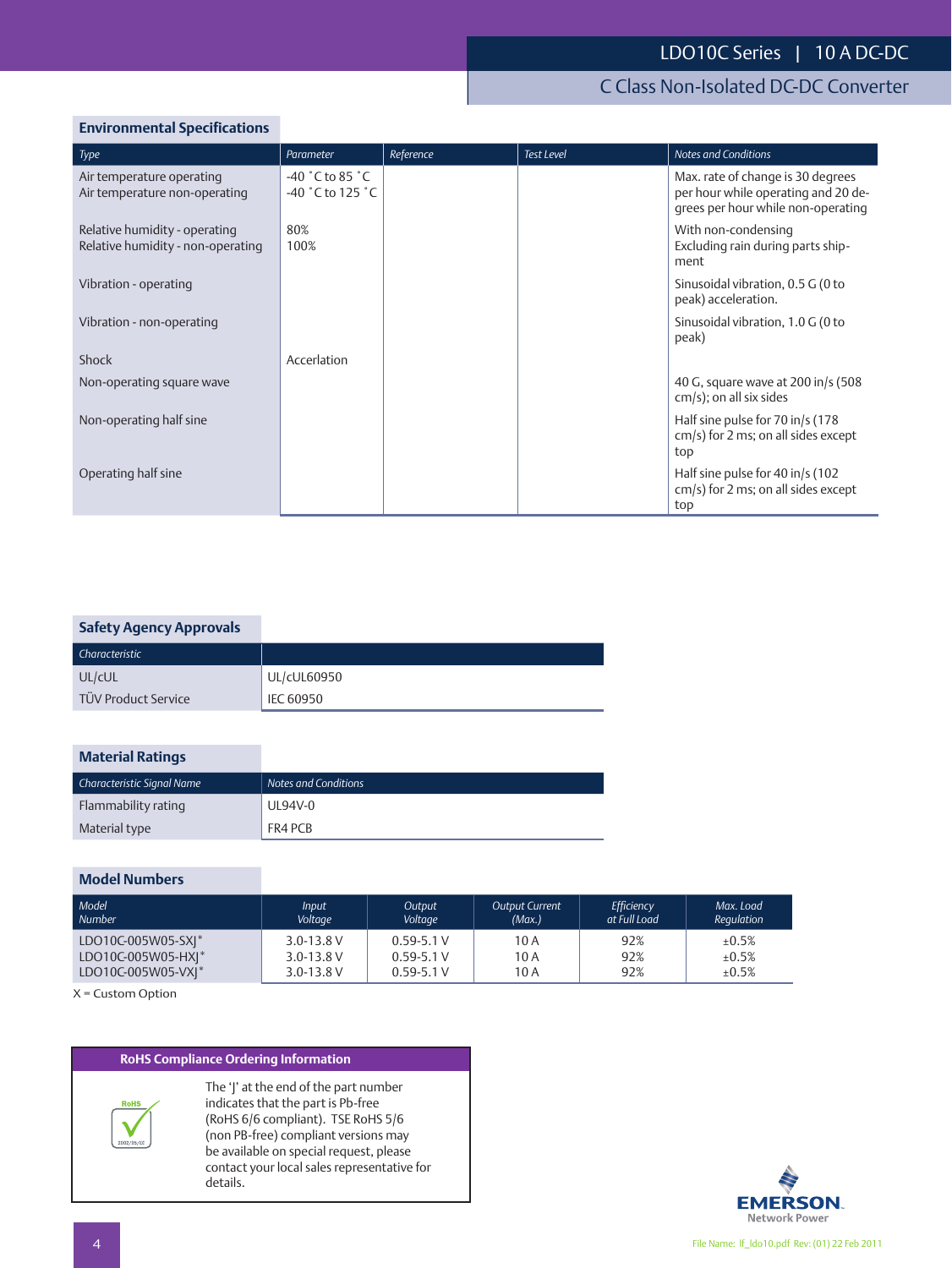#### **3.3 V, 5 V, 12 V Model 0.9 V Setpoint**

## **Input Characteristics**

| Characteristic                                                                                                     | Symbol                                                                     | Min | Typ                                                   | Max | <b>Units</b>                           | <b>Notes and Conditions</b>                           |
|--------------------------------------------------------------------------------------------------------------------|----------------------------------------------------------------------------|-----|-------------------------------------------------------|-----|----------------------------------------|-------------------------------------------------------|
| Input current - operating                                                                                          |                                                                            |     |                                                       |     |                                        |                                                       |
| $(Source)$ (3.3 V)<br>$(Sink)$ (3.3 V)<br>(Source) (5 V)<br>$(Sink)$ (5 V)<br>$(Source)$ (12 V)<br>$(Sink)$ (12 V) | lin<br>l <sub>in</sub><br>l <sub>in</sub><br>lin<br>l <sub>in</sub><br>lin |     | 3.47<br>$-2.00$<br>2.24<br>$-1.35$<br>0.98<br>$-0.55$ |     | Adc<br>Adc<br>Adc<br>Adc<br>Adc<br>Adc | $V_{in} = V_{in}$ (nom); $I_{out} = I_{out}$<br>(max) |
| Input capacitance - internal filter                                                                                | Cinput                                                                     |     | 22                                                    |     | μF                                     |                                                       |
| Input capacitance - external<br>filter                                                                             | C <sub>bypass</sub>                                                        |     |                                                       |     | μF                                     | Recommended customer added<br>capacitance             |

#### **3.3 V, 5 V, 12 V Model 0.9 V Setpoint**

| <b>Electrical Characteristics</b><br>$-$ O/P                             |                                                          |                |      |                |                                  |                                                                                   |
|--------------------------------------------------------------------------|----------------------------------------------------------|----------------|------|----------------|----------------------------------|-----------------------------------------------------------------------------------|
| Characteristic                                                           | Symbol                                                   | Min            | Typ  | Max            | <b>Units</b>                     | <b>Notes and Conditions</b>                                                       |
| Nominal set-point voltage                                                | $V_0$ (nom)                                              | 0.891          | 0.9  | 0.909          | Vdc                              | $V_{in} = V_{in}$ (nom); $I_{out} = I_{out}$<br>(nom)                             |
| Line regulation                                                          |                                                          |                |      | ±0.2           | %                                | $I_{\text{out}} = I_{\text{out}}$ (nom); $V_{\text{in}}$ (min) to<br>$V$ in (max) |
| Load regulation                                                          |                                                          |                |      | ±0.5           | %                                | $V_{\text{in}} = V_{\text{in}}$ (nom); lout (min) to<br>lout (max)                |
| Output current - continuous                                              | lout                                                     | $\overline{0}$ |      | 10.0           | Adc                              | Minus indicates sink mode                                                         |
| Output current - short circuit                                           | $I_{SC}$                                                 |                | 20.6 |                | Apk                              | Continuous, unit auto recovers                                                    |
|                                                                          |                                                          |                |      |                |                                  | See Application Note 186 for<br>more information                                  |
| Output voltage - noise<br>(3.3 V) 0.9 V<br>(5.0 V) 0.9 V<br>(12 V) 0.9 V | V <sub>p-p</sub><br>V <sub>p-p</sub><br>V <sub>p-p</sub> |                |      | 15<br>15<br>25 | mV pk-pk<br>mV pk-pk<br>mV pk-pk | Measurement band width<br>20 MHz<br>See Application Note 186 for<br>details       |

#### **3.3 V, 5 V, 12 V Model 0.9 V Setpoint**

#### **Electrical Characteristics**

| $-$ O/P                                     |                       |     |          |      |         |                                                                                       |
|---------------------------------------------|-----------------------|-----|----------|------|---------|---------------------------------------------------------------------------------------|
| Characteristic                              | Symbol                | Min | Typ      | Max  | Units   | Notes and Conditions                                                                  |
| Load transient response -<br>peak deviation | Vdynamic              |     | 100      | 100  | mV      | Peak deviation for 50% to 100%<br>step load, $di/dt =$<br>$10 \text{ A}$ /us          |
| Load transient response -<br>recovery       | <sup>1</sup> recovery |     |          | 20   | μS      | Settling time to within 1% of<br>output set-point voltage for<br>50% to 75% step load |
| External load capacitance<br>(3.3 V)        | $C_{ext}$             |     | $\Omega$ | 8400 | $\mu$ F | See Application Note 186 for<br>output capacitance vs. stability                      |

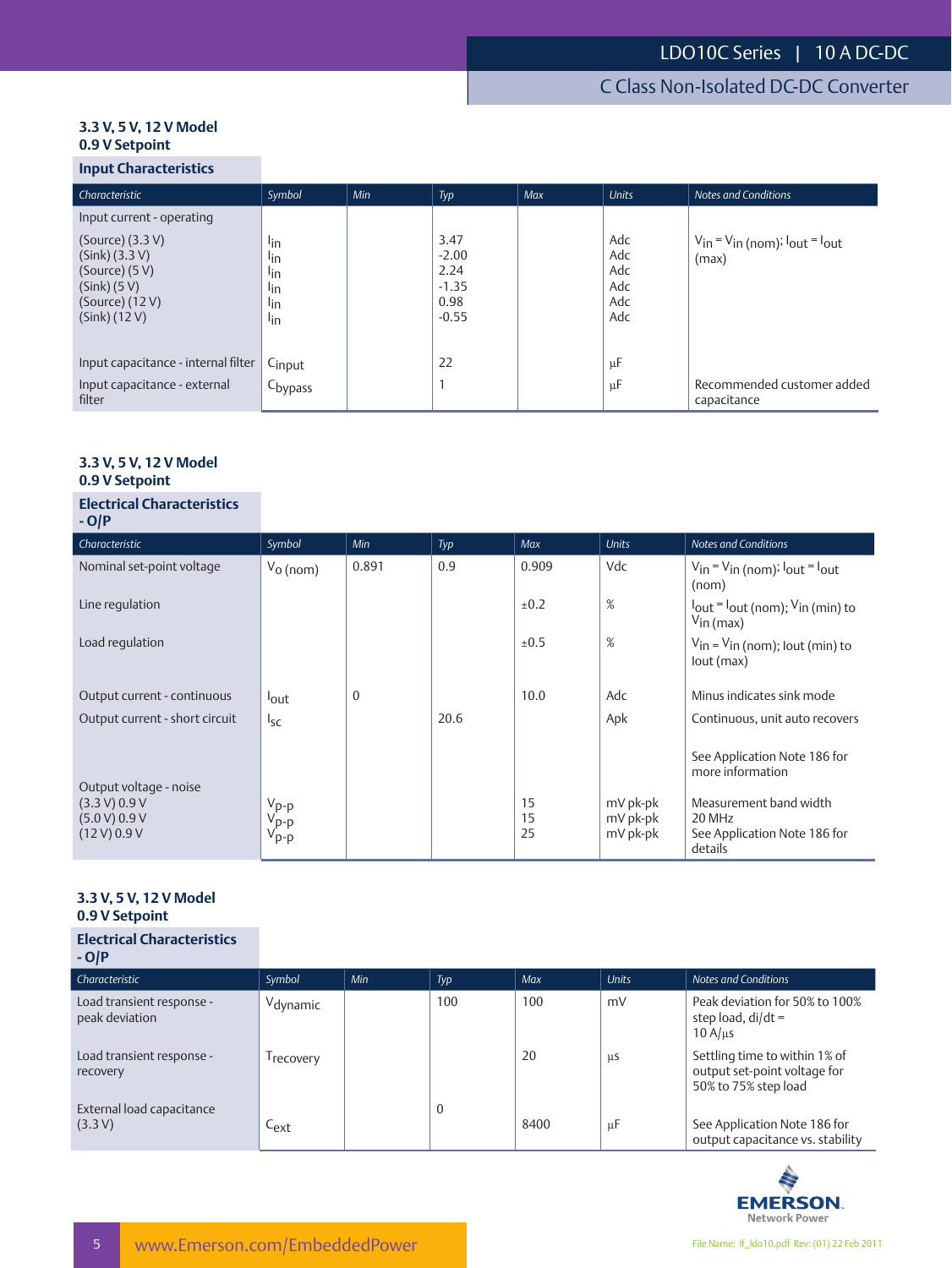## **3.3 V, 5 V, 12 V Model 0.9 V Setpoint**

# **Features**

| .                           |                 |            |                 |     |              |                              |
|-----------------------------|-----------------|------------|-----------------|-----|--------------|------------------------------|
| Characteristic              | Svmbol          | <b>Min</b> | T <sub>VD</sub> | Max | <b>Units</b> | Notes and Conditions         |
| Overcurrent limit inception | <sup>1</sup> OC |            |                 |     | Adc          | $\sqrt{6}$ = 90% of Vo (nom) |

# **3.3 V, 5 V, 12 V Model**

## **0.9 V Setpoint Efficiency**

| -----------                                            |        |     |          |     |              |                                        |
|--------------------------------------------------------|--------|-----|----------|-----|--------------|----------------------------------------|
| Characteristic                                         | Symbol | Min | Typ      | Max | <b>Units</b> | Notes and Conditions                   |
| Efficiency<br>3.3 V (source mode)<br>3.3 V (sink mode) | η      | 76  | 78<br>74 |     | $\%$         | $lout = 100% (max)$<br>Vin - Vin (nom) |
| Efficiency<br>5.0 V (source mode)<br>5.0 V (sink mode) | η      | 78  | 80<br>75 |     | $\%$         |                                        |
| Efficiency<br>12 V (source mode)<br>12 V (sink mode)   | η      | 74  | 76<br>72 |     | %            |                                        |
| Efficiency<br>3.3 V (source mode)<br>3.3 V (sink mode) | η      | 84  | 86<br>82 |     | %            | $lout = 50\% (max)$<br>Vin - Vin (nom) |
| Efficiency<br>5.0 V (source mode)<br>5.0 V (sink mode) | η      | 84  | 86<br>82 |     | %            |                                        |
| Efficiency<br>12 V (source mode)<br>12 V (sink mode)   | η      | 78  | 80<br>73 |     | $\%$         |                                        |

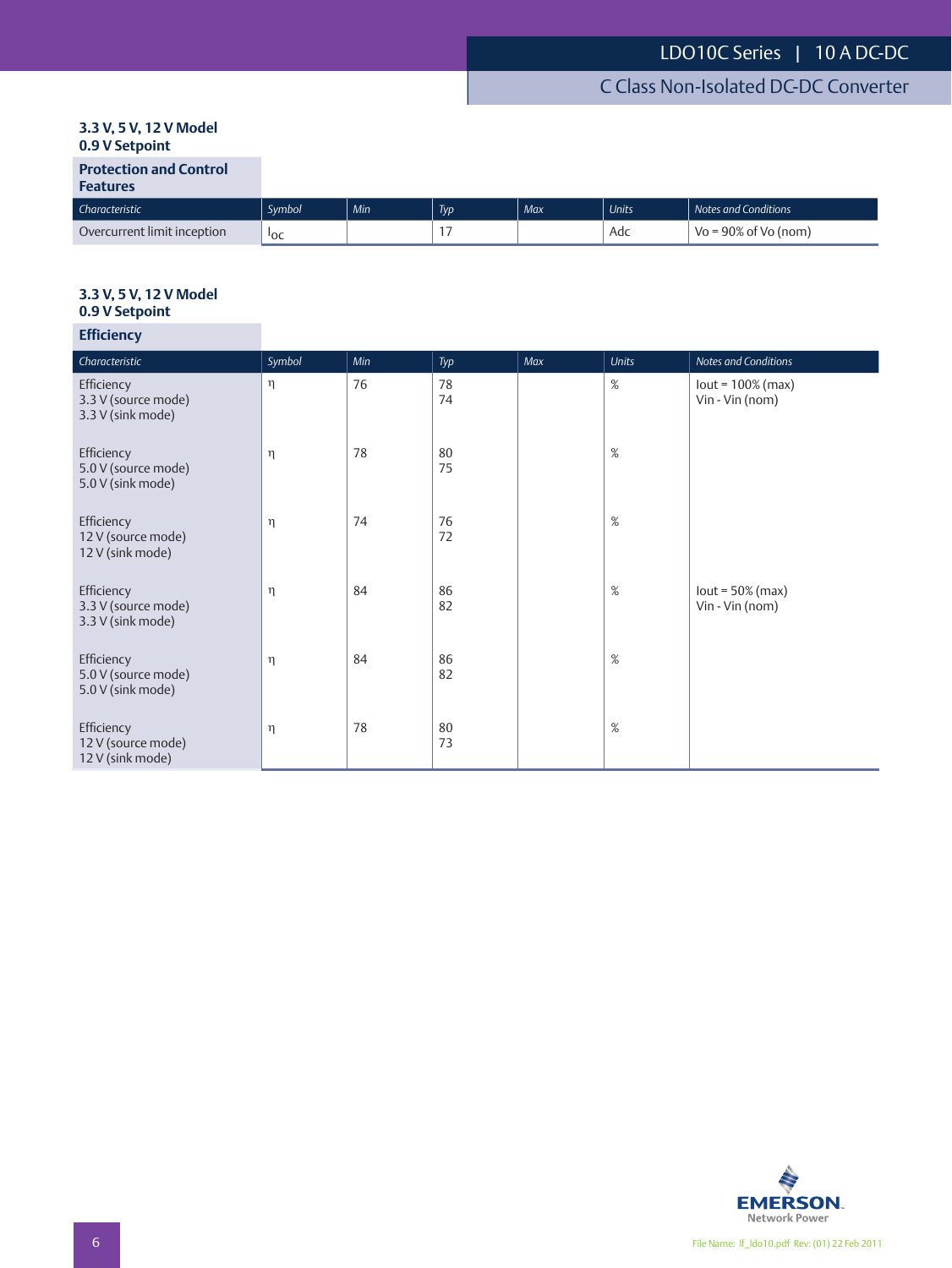#### **3.3 V, 5 V, 12 V Model 2.5 V Setpoint**

## **Input Characteristics**

| Characteristic                                                                                                                                  | Symbol                                                         | Min | Typ                                                   | <b>Max</b> | <b>Units</b>                           | <b>Notes and Conditions</b>                                            |
|-------------------------------------------------------------------------------------------------------------------------------------------------|----------------------------------------------------------------|-----|-------------------------------------------------------|------------|----------------------------------------|------------------------------------------------------------------------|
| Input current - operating<br>$(Source)$ (3.3 V)<br>$(Sink)$ (3.3 V)<br>(Source) (5 V)<br>$(Sink)$ (5 V)<br>$(Source)$ (12 V)<br>$(Sink)$ (12 V) | lin<br>lin<br>l <sub>in</sub><br>l <sub>in</sub><br>lin<br>lin |     | 8.27<br>$-6.62$<br>5.48<br>$-4.39$<br>2.34<br>$-1.84$ |            | Adc<br>Adc<br>Adc<br>Adc<br>Adc<br>Adc | $V_{in} = V_{in}$ (nom); $I_{out} = I_{out}$<br>$(max); Vo = V0 (nom)$ |
| Input capacitance - internal filter<br>Input capacitance - external<br>filter                                                                   | Cinput<br>C <sub>bypass</sub>                                  |     | 22                                                    |            | μF<br>μF                               | Internal to converter<br>Recommended customer added<br>capacitance     |

#### **3.3 V, 5 V, 12 V Model 2.5 V Setpoint**

#### **Electrical Charateristics -**

| O/P                                                                           |                                                                |              |       |                |                                  |                                                                                            |
|-------------------------------------------------------------------------------|----------------------------------------------------------------|--------------|-------|----------------|----------------------------------|--------------------------------------------------------------------------------------------|
| Characteristic                                                                | Symbol                                                         | Min          | Typ   | <b>Max</b>     | <b>Units</b>                     | <b>Notes and Conditions</b>                                                                |
| Nominal set-point voltage                                                     | $V_0$ (nom)                                                    | 2.475        | 2.500 | 2.525          | Vdc                              | $V_{in} = V_{in}$ (nom); $I_{out} = I_{out}$<br>(nom)                                      |
| Line regulation                                                               |                                                                |              |       | ±0.2           | %                                | $I_{\text{out}} = I_{\text{out}}$ (nom); $V_{\text{in}}$ (min) to<br>$V_{\text{in}}$ (max) |
| Load regulation                                                               |                                                                |              |       | ±0.5           | %                                | $V_{in} = V_{in}$ (nom); lout (min) to<br>lout (max)                                       |
| Output current - continuous                                                   | lout                                                           | $\mathbf{0}$ |       | 10.0           | Adc                              |                                                                                            |
| Output current - short circuit                                                | $I_{SC}$                                                       |              | 20.6  |                | Apk                              | Continuous, unit auto recovers<br>from short                                               |
| Output voltage - noise Vrms<br>(3.3 V) 2.5 V<br>(5.0 V) 2.5 V<br>(12 V) 2.5 V | $\begin{array}{c}\nV_{p-p} \\ V_{p-p} \\ V_{p-p}\n\end{array}$ |              |       | 15<br>20<br>30 | mV pk-pk<br>mV pk-pk<br>mV pk-pk | Measurement band width<br>20 MHz<br>See Application Note 186 for<br>details                |

#### **3.3 V, 5 V, 12 V Model 2.5 V Setpoint**

| <b>Electrical Charateristics -</b><br>O/P   |           |     |              |      |              |                                                                                       |
|---------------------------------------------|-----------|-----|--------------|------|--------------|---------------------------------------------------------------------------------------|
| Characteristic                              | Symbol    | Min | Typ          | Max  | <b>Units</b> | Notes and Conditions                                                                  |
| Load transient response -<br>park deviation | Vdynamic  |     | 140          |      | mV           | Peak deviation for 50% to 100%<br>step load, $di/dt =$<br>$10 \text{ A/}\mu\text{s}$  |
| Load transient response -<br>recover        | Trecovery |     | 20           |      | μS           | Settling time to within 1% of<br>output set point voltage for<br>50% to 75% step load |
| External load capacitance                   | Cext      |     | $\mathbf{0}$ | 2300 | $\mu$ F      | See Application Notes 186 for<br>output capacitance values vs.<br>stability           |

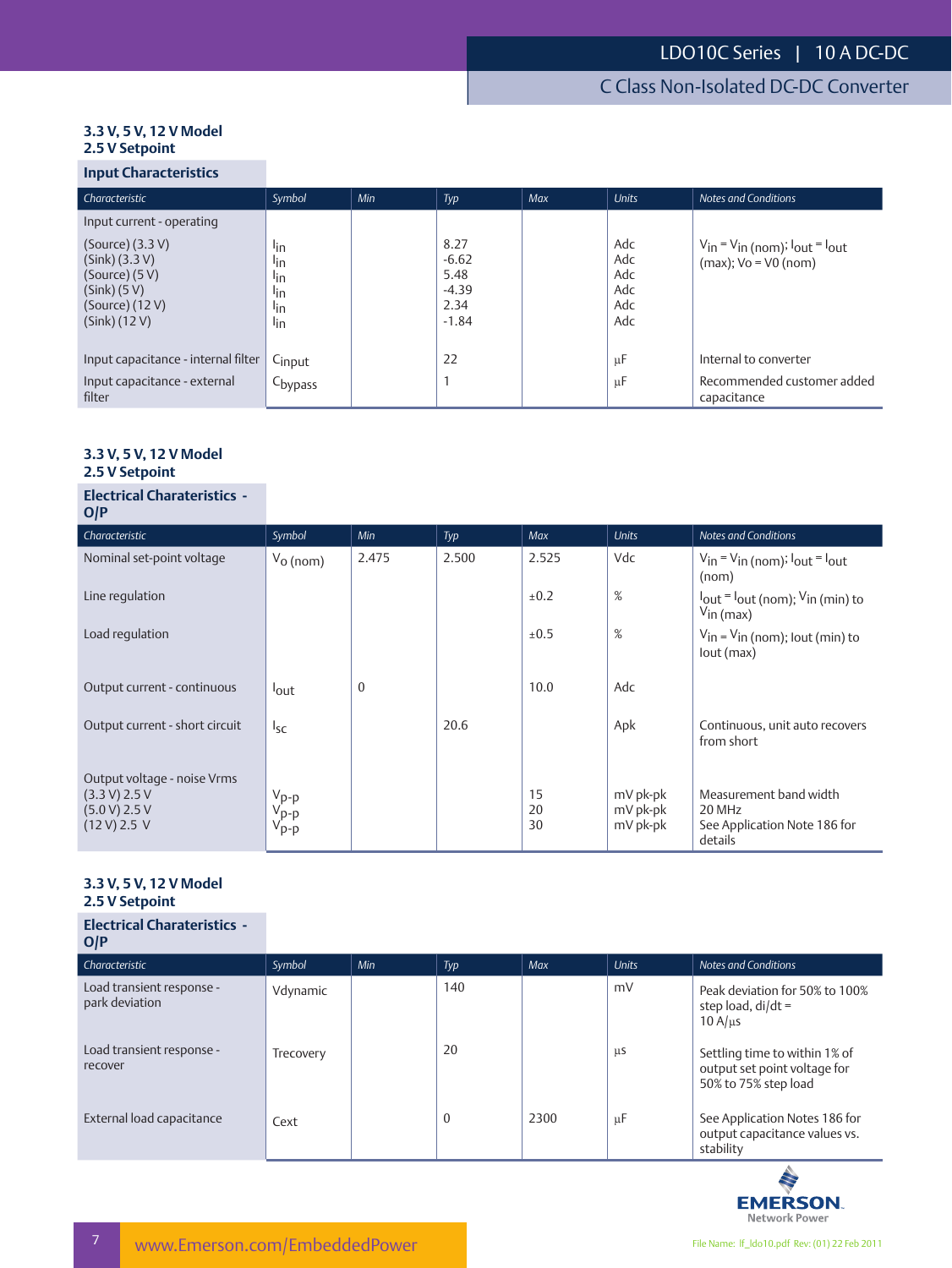## **3.3 V, 5 V, 12 V Model 2.5 V Setpoint**

| <b>Protection and Control</b> |  |  |
|-------------------------------|--|--|
|                               |  |  |

## **Features**

| Characteristic              | Symbol          | Min | <b>Typ</b> | Max | <b>Units</b> | Notes and Conditions           |
|-----------------------------|-----------------|-----|------------|-----|--------------|--------------------------------|
| Overcurrent limit inception | <sup>1</sup> OC |     | 1 U        |     | Adc          | $V_0 = 90\%$<br>nf Vn<br>(nom) |

## **3.3 V, 5 V, 12 V Model 2.5 V Setpoint**

## **Efficiency**

| Characteristic                                         | Symbol | Min | Typ      | Max | <b>Units</b> | Notes and Conditions                   |
|--------------------------------------------------------|--------|-----|----------|-----|--------------|----------------------------------------|
| Efficiency<br>3.3 V (source mode)<br>3.3 V (sink mode) | $\Box$ | 84  | 91<br>89 |     | %            | $lout = 100% (max)$<br>Vin - Vin (nom) |
| Efficiency<br>5.0 V (source mode)<br>5.0 V (sink mode) | $\Box$ | 89  | 91<br>88 |     | $\%$         |                                        |
| Efficiency<br>12 V (source mode)<br>12 V (sink mode)   | $\Box$ | 87  | 89<br>93 |     | %            |                                        |
| Efficiency<br>3.3 V (source mode)<br>3.3 V (sink mode) | $\Box$ | 93  | 95<br>92 |     | %            | $lout = 50\% (max)$<br>Vin - Vin (nom) |
| Efficiency<br>5.0 V (source mode)<br>5.0 V (sink mode) | $\Box$ | 92  | 94<br>91 |     | %            |                                        |
| Efficiency<br>12 V (source mode)<br>12 V (sink mode)   | $\Box$ | 88  | 90<br>84 |     | $\%$         |                                        |

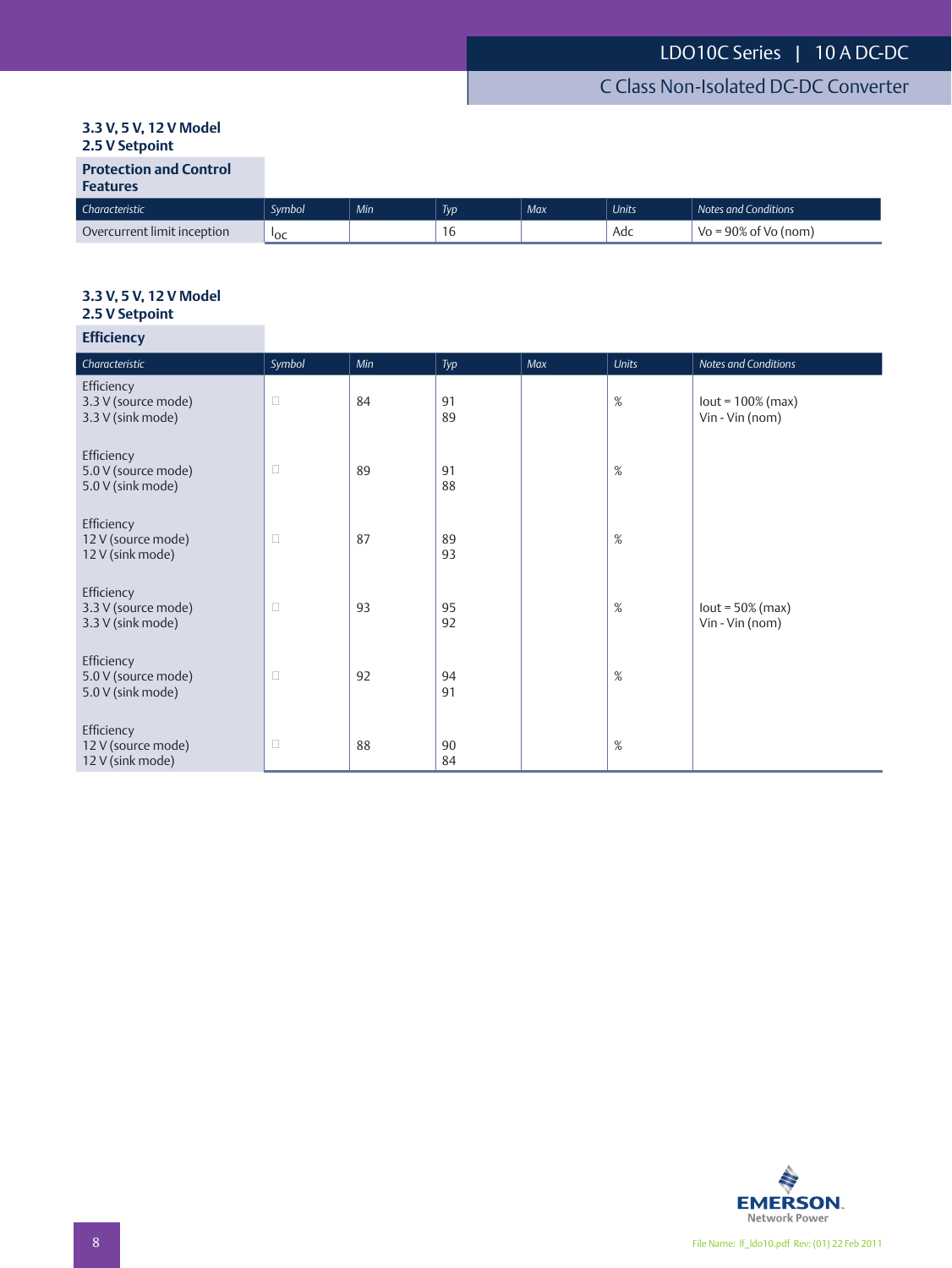#### **12 V Model 5 V Setpoint**

## **Input Characteristics**

| Characteristic                         | Symbol  | Min | Typ  | Max | <b>Units</b> | Notes and Conditions                                                       |
|----------------------------------------|---------|-----|------|-----|--------------|----------------------------------------------------------------------------|
| Input current - operating              |         |     | 4.48 |     |              | $V_{in}$ = $V_{in}$ (nom); $I_{out}$ = $I_{out}$<br>$(max); Vo = V0 (nom)$ |
| Input capacitance - internal filter    | Cinput  |     | 22   |     | μF           | Internal to converter                                                      |
| Input capacitance - external<br>filter | Cbypass |     |      |     | μF           | Recommended customer added<br>capacitance                                  |

#### **12 V Model 5 V Setpoint**

#### **Electrical Characteristics - O/P**

| ~™                             |             |              |      |      |              |                                                                                            |
|--------------------------------|-------------|--------------|------|------|--------------|--------------------------------------------------------------------------------------------|
| Characteristic                 | Symbol      | Min          | Typ  | Max  | <b>Units</b> | <b>Notes and Conditions</b>                                                                |
| Nominal set-point voltage      | $V_0$ (nom) | 4.95         | 5.00 | 5.05 | Vdc          | $V_{in} = V_{in}$ (nom); $I_{out} = I_{out}$<br>(nom)                                      |
| Line regulation                |             |              |      | ±0.2 | %            | $I_{\text{out}} = I_{\text{out}}$ (nom); $V_{\text{in}}$ (min) to<br>$V_{\text{in}}$ (max) |
| Load regulation                |             |              |      | ±0.5 | %            | $V_{\text{in}} = V_{\text{in}}$ (nom); lout (min) to<br>lout (max)                         |
| Output current - continuous    | lout        | $\mathbf{0}$ |      | 10.0 | Adc          |                                                                                            |
| Output current - short circuit | $I_{SC}$    |              | 20.6 |      | Apk          | Continuous, unit auto recovers<br>from short                                               |
| Output voltage - noise Vrms    | $V_{p-p}$   |              | 45   |      | mV pk-pk     | Measurement band width<br>20 MHz<br>See Application Note 186 for<br>details                |

#### **12 V Model 5 V Setpoint**

| <b>Electrical Charateristics -</b><br>O/P   |           |     |             |      |              |                                                                                       |
|---------------------------------------------|-----------|-----|-------------|------|--------------|---------------------------------------------------------------------------------------|
| Characteristic                              | Symbol    | Min | Typ         | Max  | <b>Units</b> | Notes and Conditions                                                                  |
| Load transient response -<br>park deviation | Vdynamic  |     | 100         |      | mV           | Peak deviation for 50% to 100%<br>step load, $di/dt = 10 A/s$                         |
| Load transient response<br>- recover        | Trecovery |     | 10          |      | μS           | Settling time to within 1% of<br>output set point voltage for<br>50% to 75% step load |
| External load capacitance                   | Cext      |     | $\mathbf 0$ | 1100 | μF           | See Application Notes 186 for<br>output capitance values vs.<br>stability             |

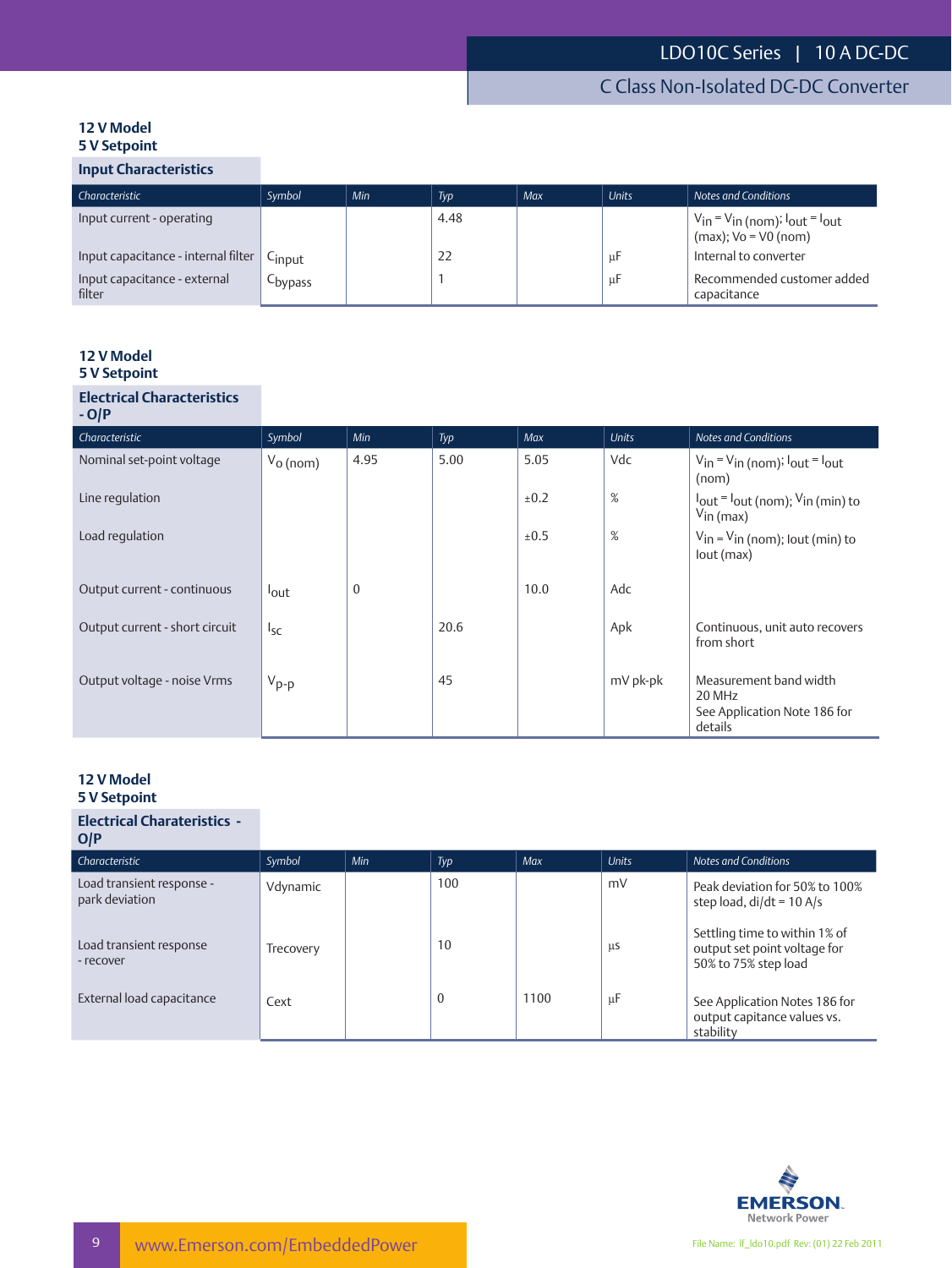#### **12 V Model 5 V Setpoint**

## **Protection and Control**

## **Features**

| Characteristic              | Svmbol     | Min' | Typ  | Max | <b>Units</b> | Notes and Conditions    |
|-----------------------------|------------|------|------|-----|--------------|-------------------------|
| Overcurrent limit inception | <b>POC</b> |      | ำ−∙⊶ |     | Adc          | $Vo = 90\%$ of Vo (nom) |

# **12 V Model**

# **5 V Setpoint**

|  | <b>Efficiency</b> |  |
|--|-------------------|--|
|  |                   |  |
|  |                   |  |

| Characteristic      | Symbol | Min | Typ | Max | <b>Units</b> | Notes and Conditions                          |
|---------------------|--------|-----|-----|-----|--------------|-----------------------------------------------|
| Efficiency (source) | ــ     | 91  | 93  |     | %            | Opit = $100\%$ lout (max), Vin =<br>Vin (nom) |
| Efficiency (source) |        | 92  | 94  |     | %            | lout = $50\%$ lout (max), Vin = Vin<br>(nom)  |

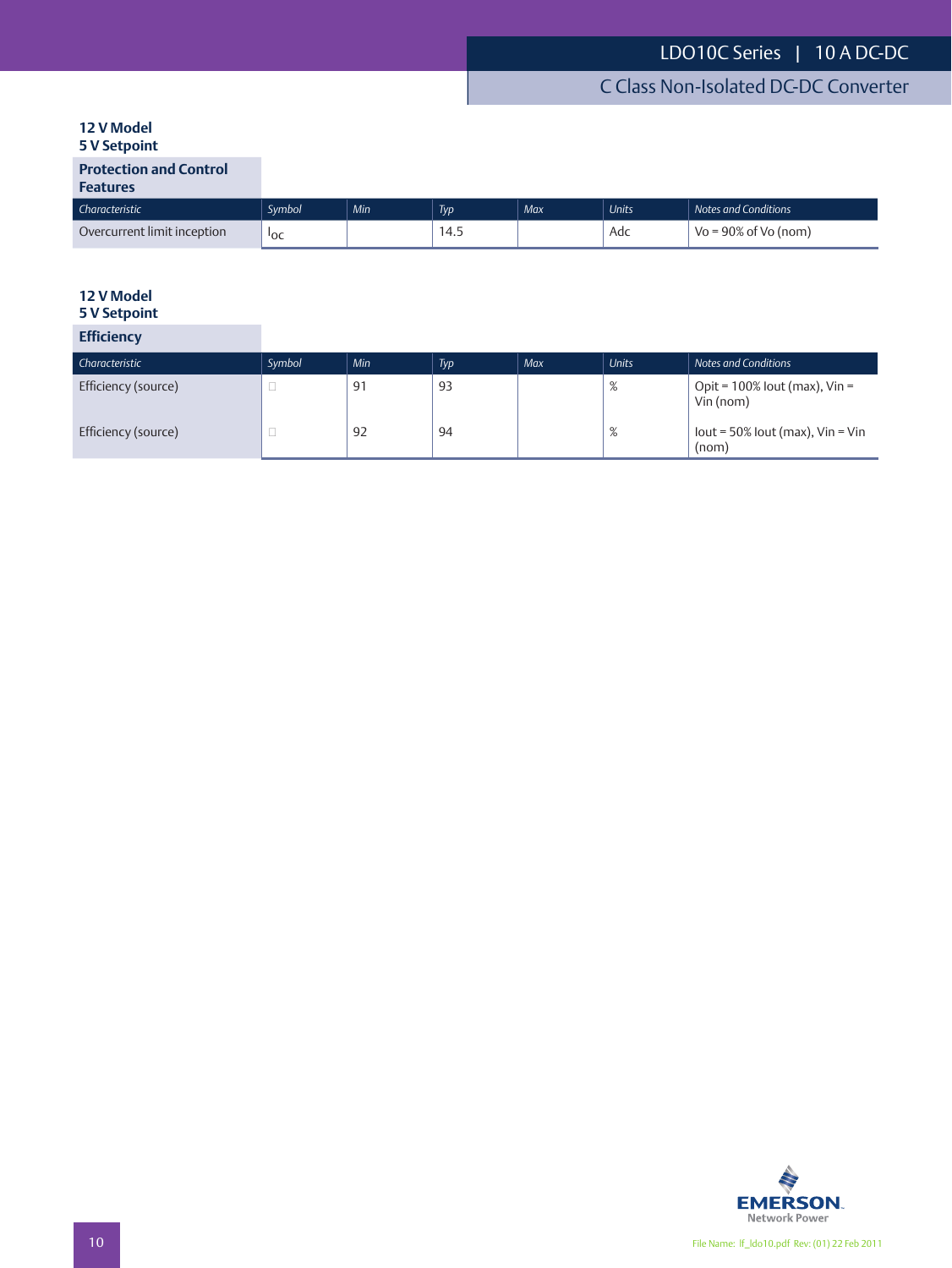# C Class Non-Isolated DC-DC Converter

0.9 V Setpoint



**Figure 1: Thermal Derating Curve 3.3 Vin Figure 2: Thermal Derating Curve 5 Vin**



**Figure 3: Thermal Derating Curve 12 Vin Figure 4: Efficiency vs. Load**



**Figure 5: Remote On/Off (Channel 1: Output Voltage, Channel 3: Enable)**









**Figure 6: Typical Output Ripple**

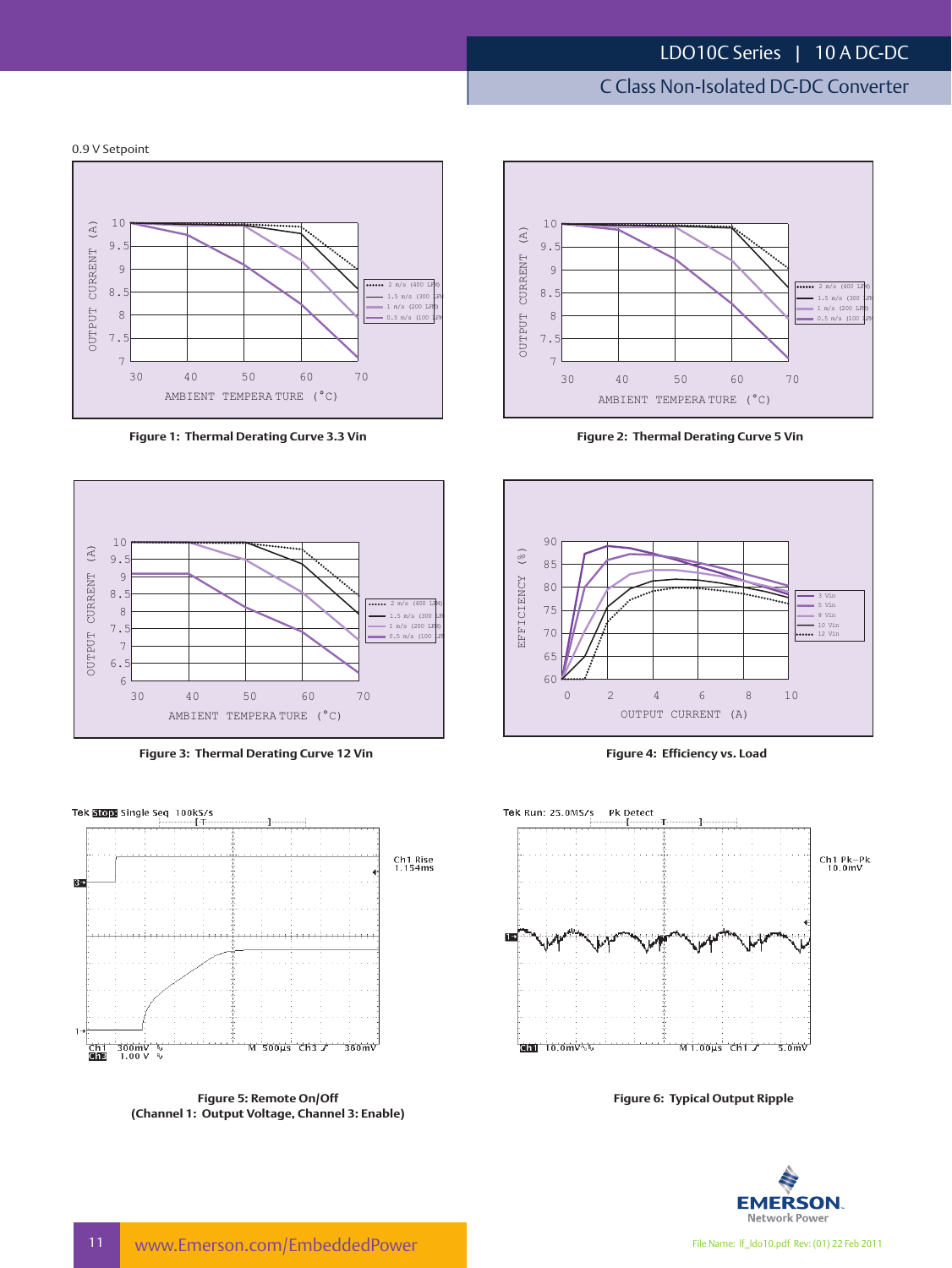C Class Non-Isolated DC-DC Converter

0.9 V Setpoint



**Figure 7: Transient Response 100% - 70% (Channel 4: Current Step at 1.7 A/div, Channel 1: Output Voltage Deviation)**



**Figure 9: Short Circuit Characteristic (Channel 2: Output Current at 10 A/div, Channel 1: Output Voltage)**



**Figure 8: Transient Response 70% - 100% (Channel 4: Current Step at 1.7 A/div, Channel 1: Output Voltage Deviation)**

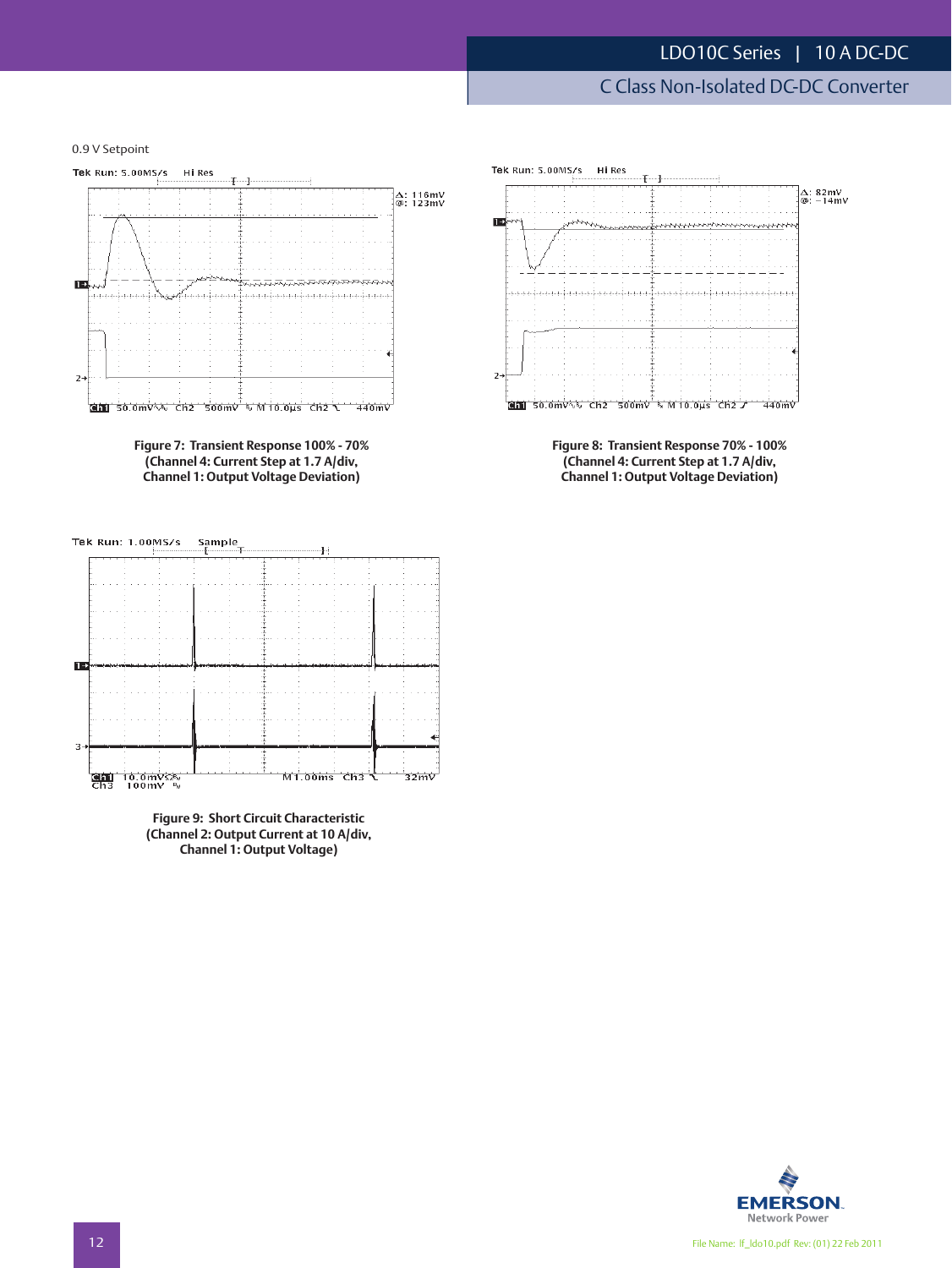# C Class Non-Isolated DC-DC Converter

#### 2.5 V Setpoint



**Figure 10: Thermal Derating Curve 3.3 Vin Figure 11: Thermal Derating Curve 5 Vin**



**Figure 12: Thermal Derating Curve 12 Vin Figure 13: Efficiency vs. Load**



**Figure 14: Remote On/Off (Channel 1: Output Voltage, Channel 3: Enable)**







**Figure 15: Typical Output Ripple**

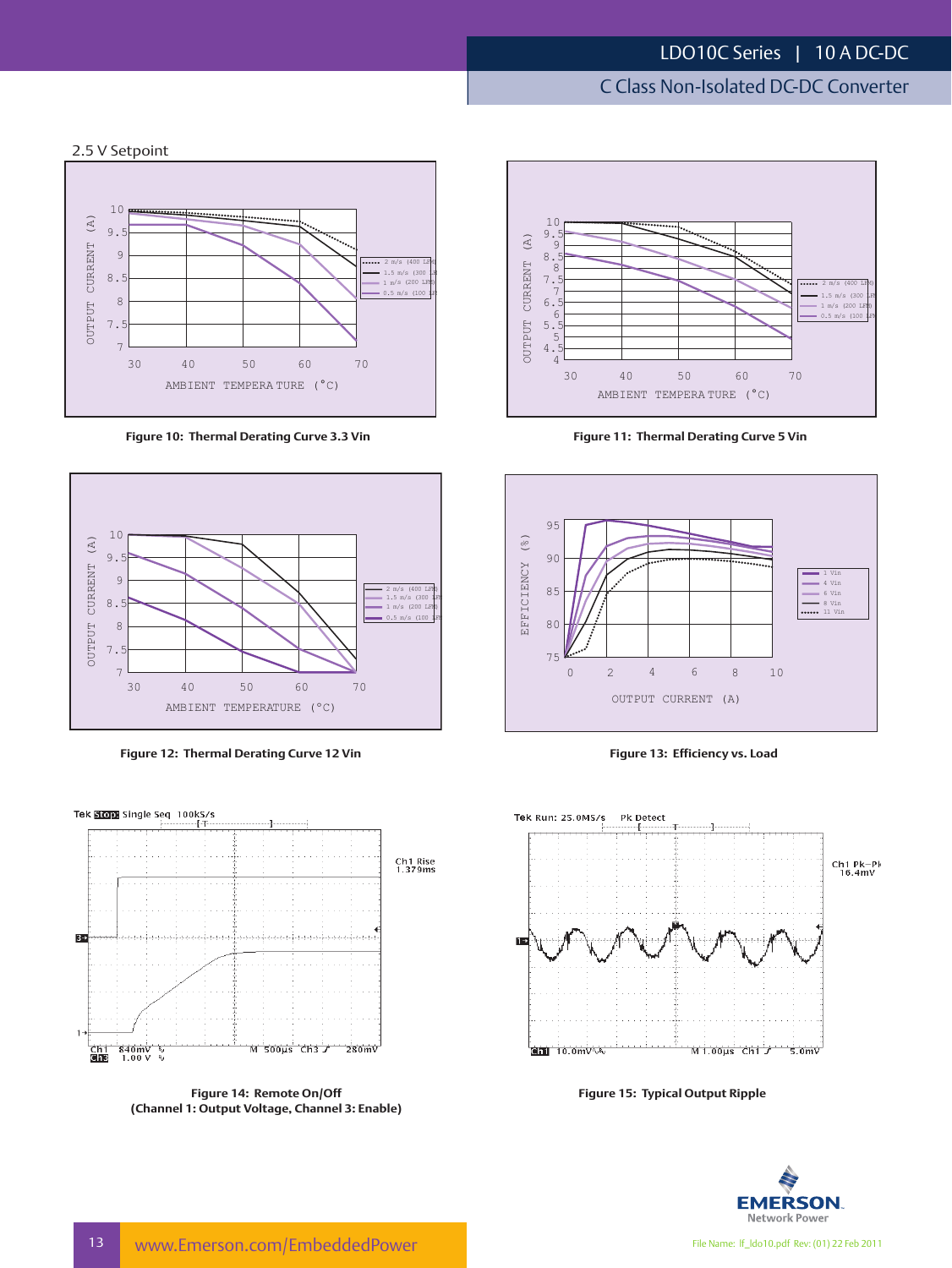## C Class Non-Isolated DC-DC Converter

2.5 V Setpoint







**Figure 17: Transient Respoonse 50% - 100% (Channel 1: Output Voltage Deviation, Channel 2: Output Current)**





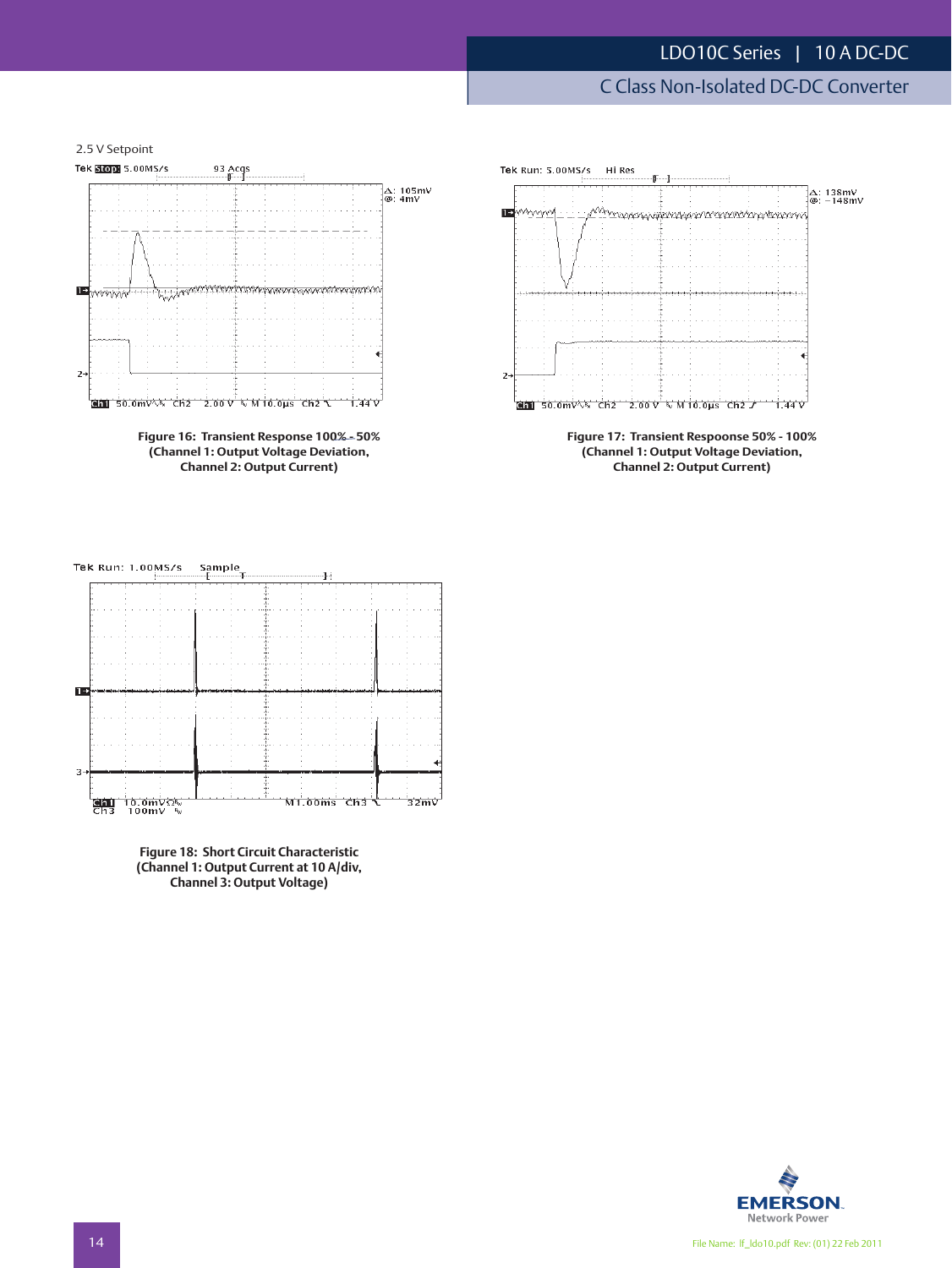# C Class Non-Isolated DC-DC Converter





**Figure 19: Thermal Derating Curve 12 Vin Figure 20: Efficiency vs. Load**





**Figure 21: Remote On/Off (Channel 1: Output Voltage, Channel 3: Enable)**



**Figure 22: Typical Output Ripple**

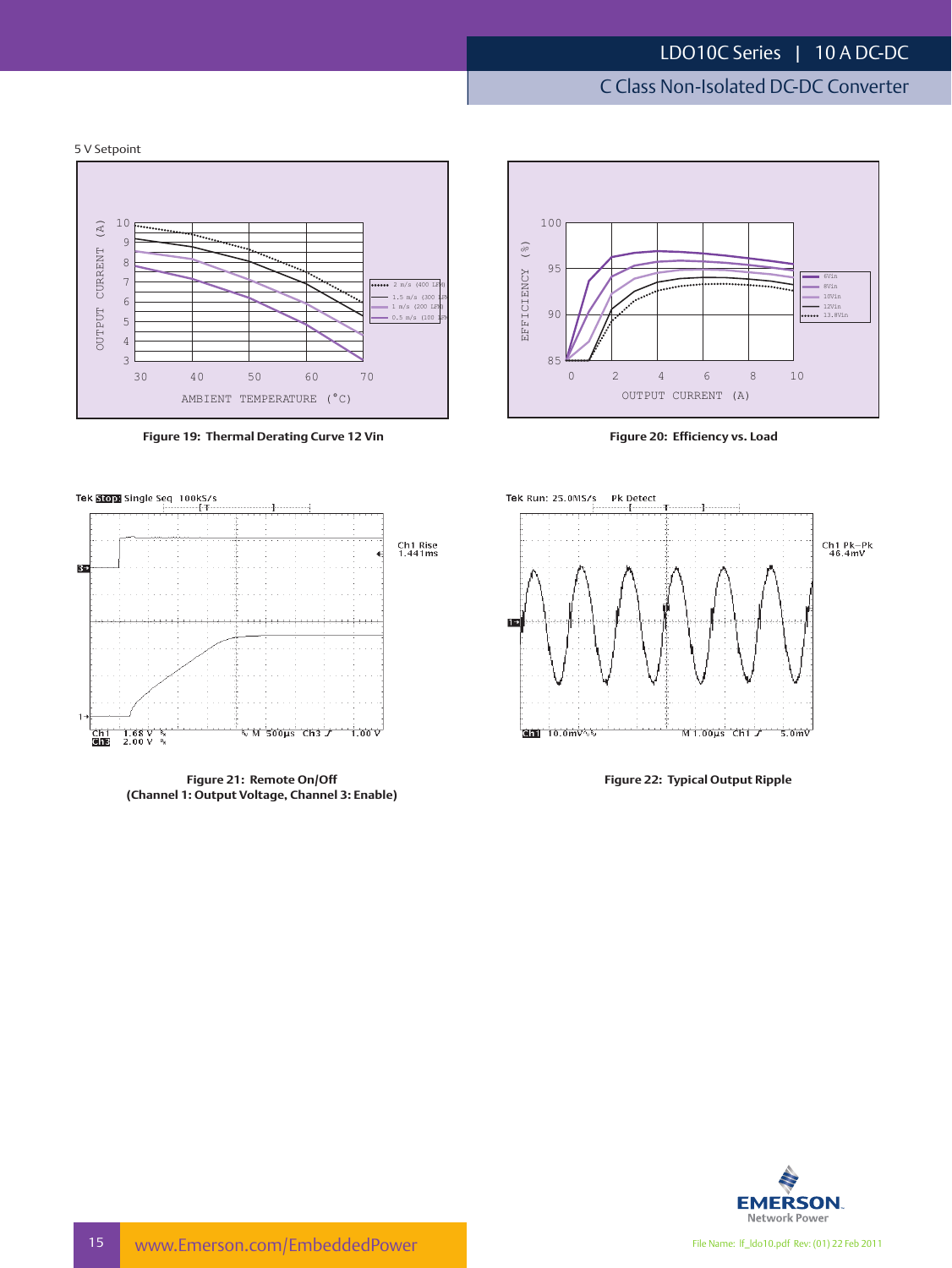C Class Non-Isolated DC-DC Converter







**Figure 25: Short Circuit Characteristic (Channel 1: Output Current at 10 A/div, Channel 3: Output Voltage)**



**(Channel 2: Current Step at 2.5 A/div, Channel 1: Output Voltage Deviation)**

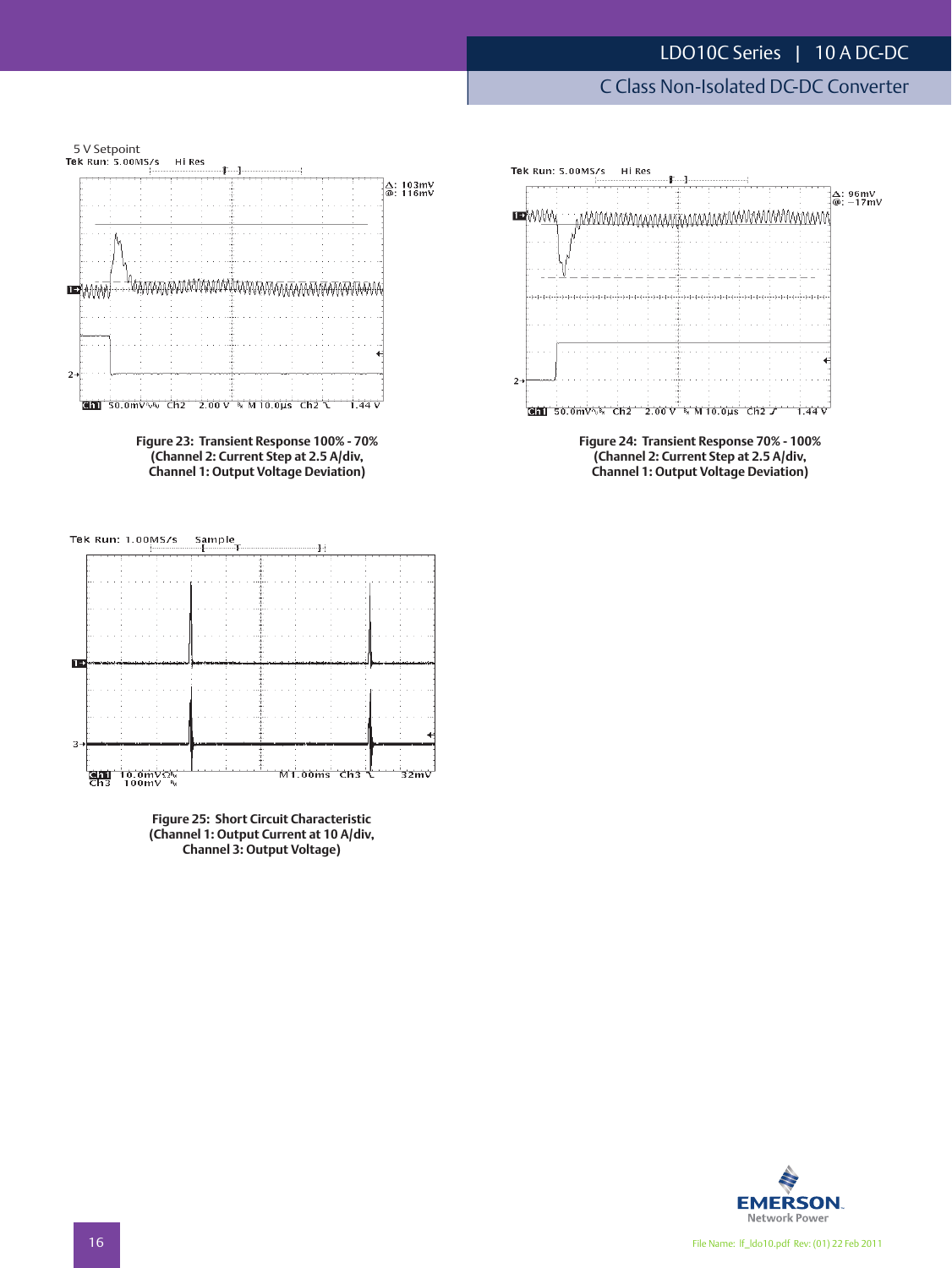C Class Non-Isolated DC-DC Converter

| <b>Pin Connections</b> |                             |
|------------------------|-----------------------------|
| Pin No.                | <b>Function</b>             |
|                        | Fnable                      |
| $\overline{2}$         | Vin                         |
| $\overline{3}$         | Common / RTN                |
| $\overline{4}$         | Vout                        |
| 5                      | PG / Trim                   |
| 6                      | Mech Pin<br>(Horz/SMT only) |



**Figure 26: Mechanical Drawing - Horizontal**



**Figure 27: Mechanical Drawing - Vertical**

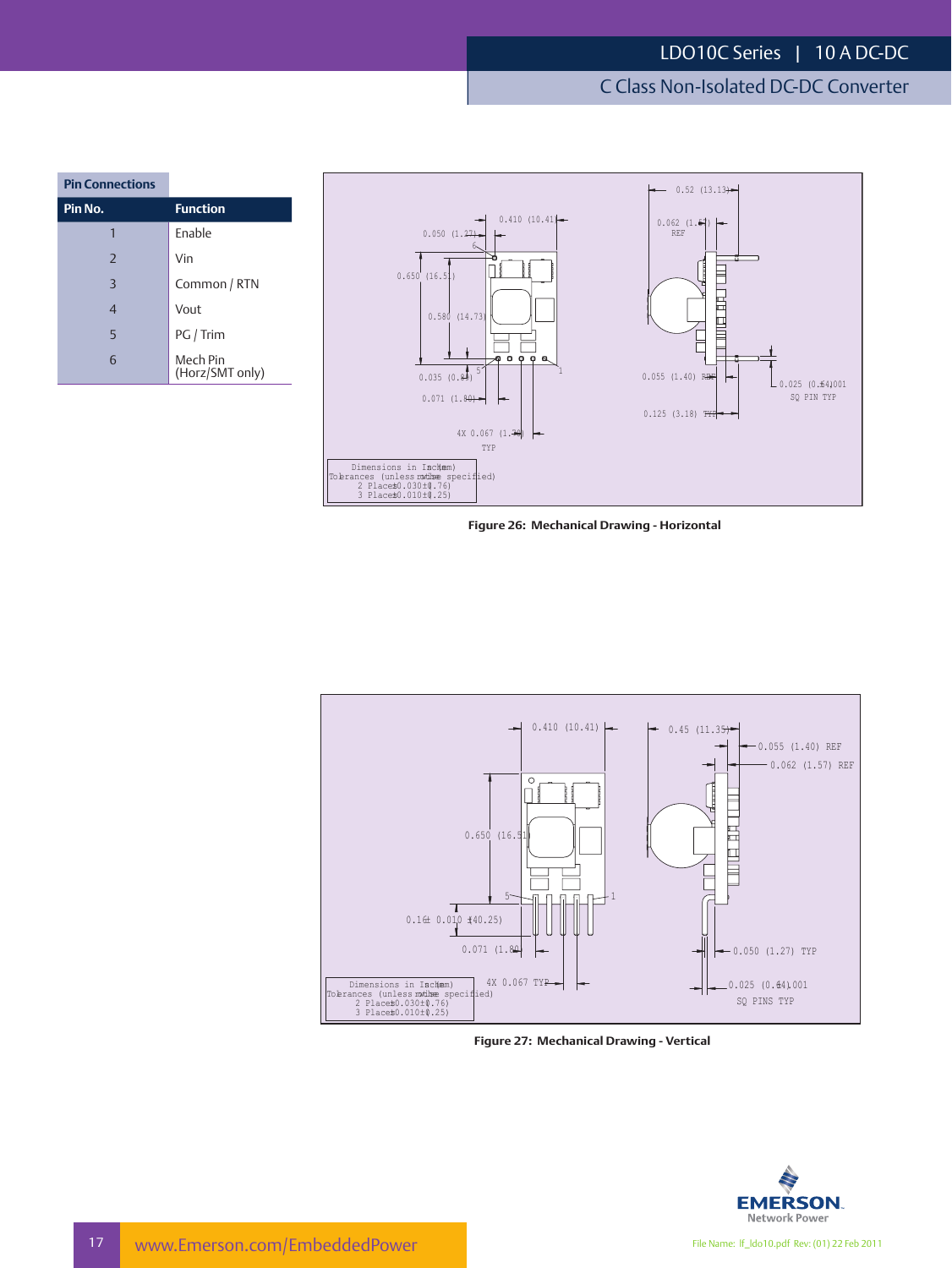# C Class Non-Isolated DC-DC Converter

| <b>Pin Connections</b> |                             |
|------------------------|-----------------------------|
| <u>Pin No.</u>         | <b>Function</b>             |
| 1                      | Enable                      |
| $\overline{2}$         | Vin                         |
| $\overline{3}$         | Common / RTN                |
| $\overline{4}$         | Vout                        |
| 5                      | PG / Trim                   |
| 6                      | Mech Pin<br>(Horz/SMT only) |



**Figure 28: Mechanical Drawing - Surface Mount**

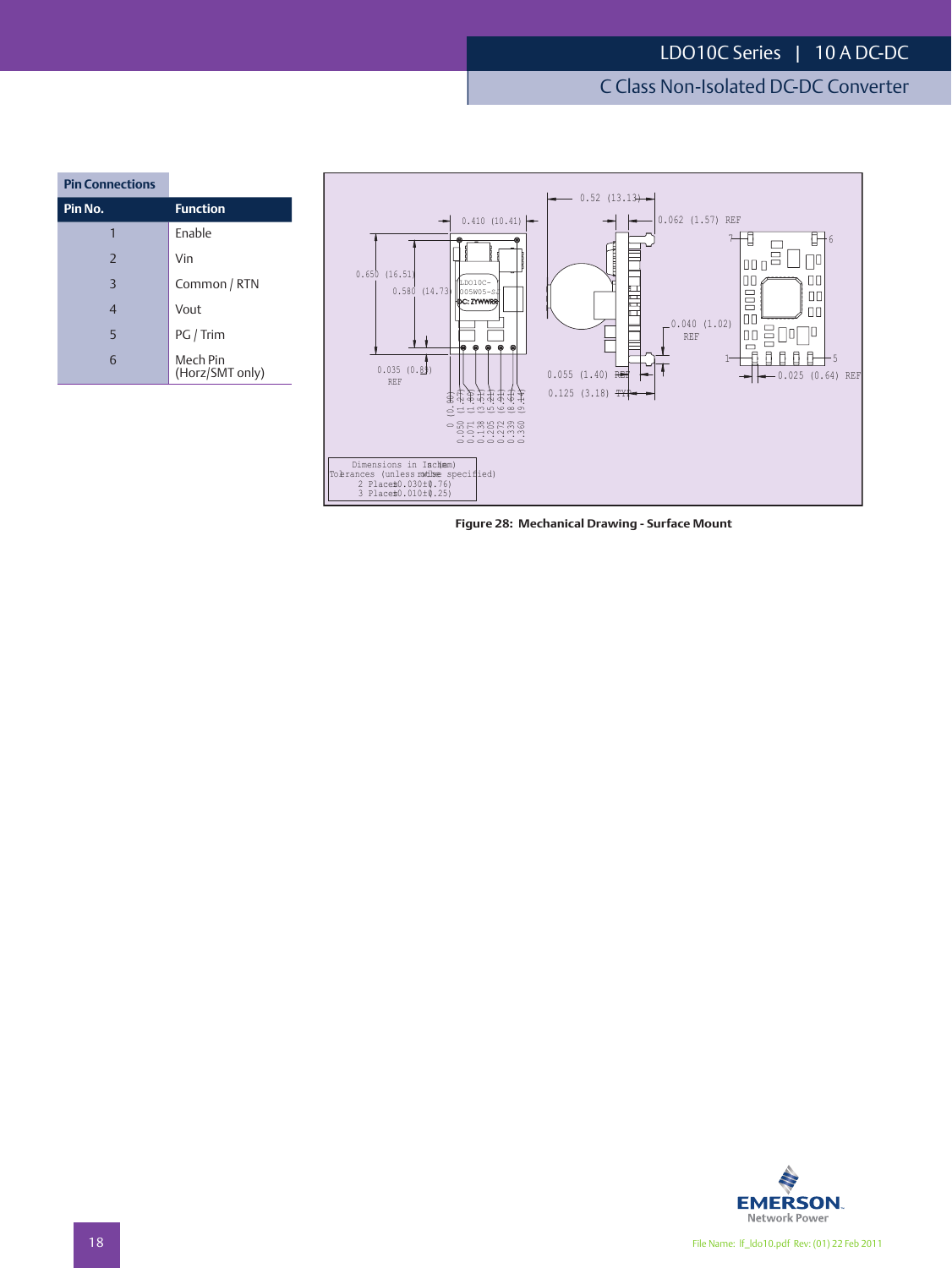C Class Non-Isolated DC-DC Converter

#### **Note 1**

Thermal reference point is defined as the highest temperature measured at any one of the specified thermal reference points. See Application Note 186.

#### **Note 2**

The control pin is referenced to Ground.

#### **Note 3**

The LDO10C is supplied as standard with positive logic. Control input pulled low: Unit Disabled Control input left open: Unit Enabled